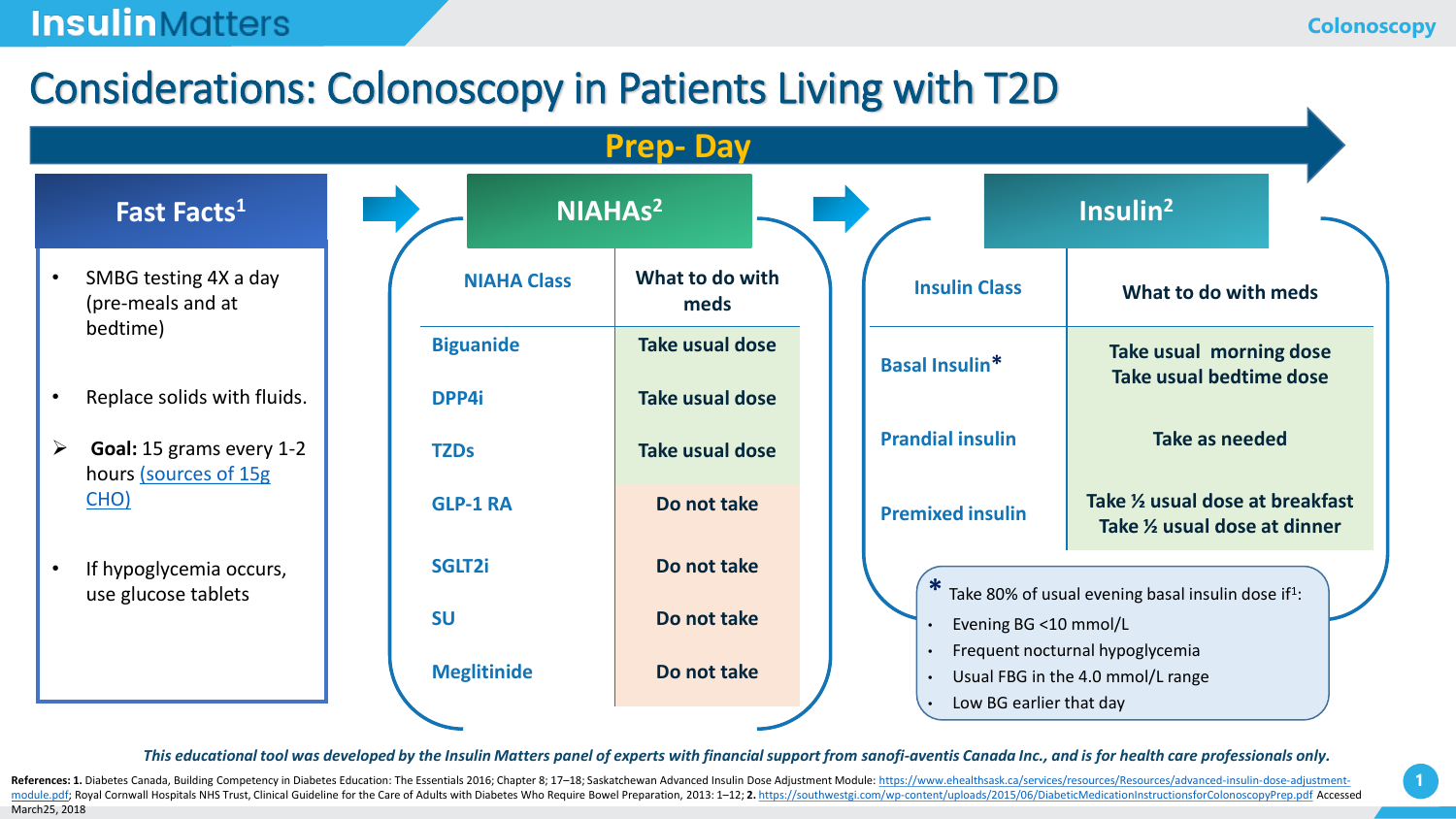### **Insulin** Matters

# Considerations: Colonoscopy in Patients Living with T2D

#### **Colonoscopy Day**



- **BG goal: 8-12 mmol/L**
- If BG >16 mmol/L adjust to target of 12 mmol/L (or less)

|                           | NIAHAs <sup>2</sup>  |  |                         |                         | Insulin <sup>2</sup>                                                     |  |
|---------------------------|----------------------|--|-------------------------|-------------------------|--------------------------------------------------------------------------|--|
| <b>NIAHA Class</b>        | What to do with meds |  |                         | <b>Insulin Class</b>    | What to do with meds                                                     |  |
| <b>Biguanide</b>          | Do not take          |  |                         | <b>Basal Insulin</b>    | Do not take morning dose<br>Take usual bedtime dose                      |  |
| DPP4i                     | Do not take          |  |                         |                         |                                                                          |  |
| <b>TZDs</b>               | Do not take          |  | <b>Prandial insulin</b> |                         | Do not take morning dose<br><b>Resume lunch/dinner dose</b>              |  |
| <b>GLP-1 RA</b>           | Do not take          |  |                         |                         | if eating                                                                |  |
| SGLT2i                    | Do not take          |  |                         | <b>Premixed insulin</b> | Do not take morning dose<br><b>Resume lunch/dinner dose</b><br>if eating |  |
| SU/<br><b>Meglitinide</b> | Do not take          |  |                         |                         |                                                                          |  |
|                           |                      |  |                         |                         |                                                                          |  |

#### **Post-Procedure:** Resume usual dose of NIAHAs and insulin once eating<sup>1</sup>

*This educational tool was developed by the Insulin Matters panel of experts with financial support from sanofi-aventis Canada Inc., and is for health care professionals only.*

References: 1. Diabetes Canada, Building Competency in Diabetes Education: The Essentials 2016; Chapter 8; 17-18; Saskatchewan Advanced Insulin Dose Adjustment Module: https://www.ehealthsask.ca/services/resources/Resource [module.pdf; Royal Cornwall Hospitals NHS Trust, Clinical Guideline for the Care of Adults with Diabetes Who Require Bowel Preparation, 2013: 1](https://www.ehealthsask.ca/services/resources/Resources/advanced-insulin-dose-adjustment-module.pdf)-12; 2. https://southwestgi.com/wp-content/uploads/2015/06/DiabeticMedicationIns March25, 2018

**2**